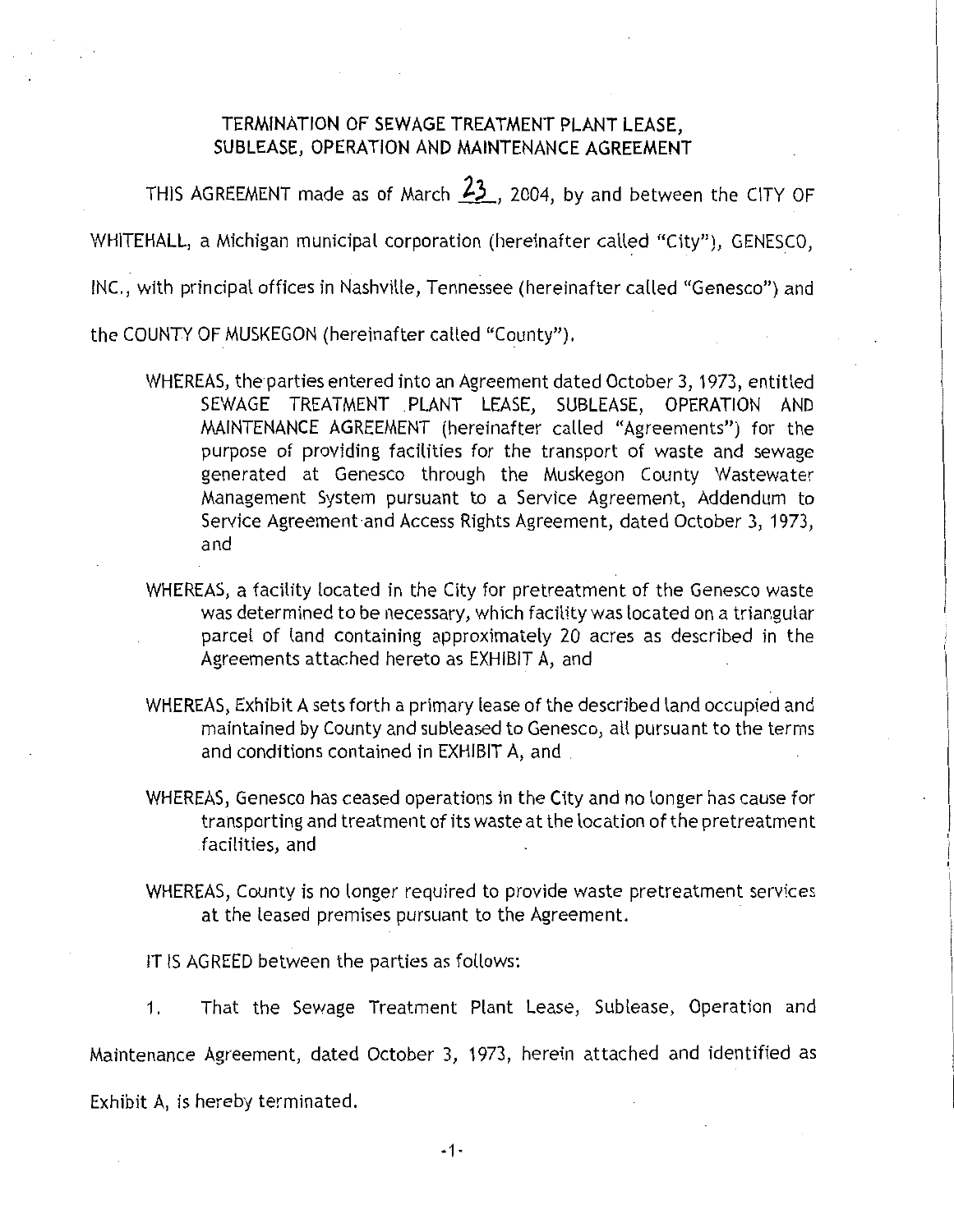2. That upon execution hereof the parties are no longer subject to any further accruing commitments under Exhibit A, and Genesco and County, respectively, disclaim any further rights of occupancy, possession or use of the premises as Lessee or Sublessee.

3. That all accrued obligations and commitments heretofore created under Exhibit A shall be duly and promptly satisfied.

4. Upon execution hereof, the City land described in EXHIBIT A will no longer be burdened by the provisions thereof, and County and Genesco shall not be subject to the further accrual of monthly rental.

IN WITNESS WHEREOF, the parties execute this document by and through the signatures of those authorized representatives.

## CITY OF WHITEHALL:

Einey M. Hotel By: Its:

GENESCO, INC.

By: Its:

COUNTY OF MUSKEGON  $By:$  Taul T. Daade Its: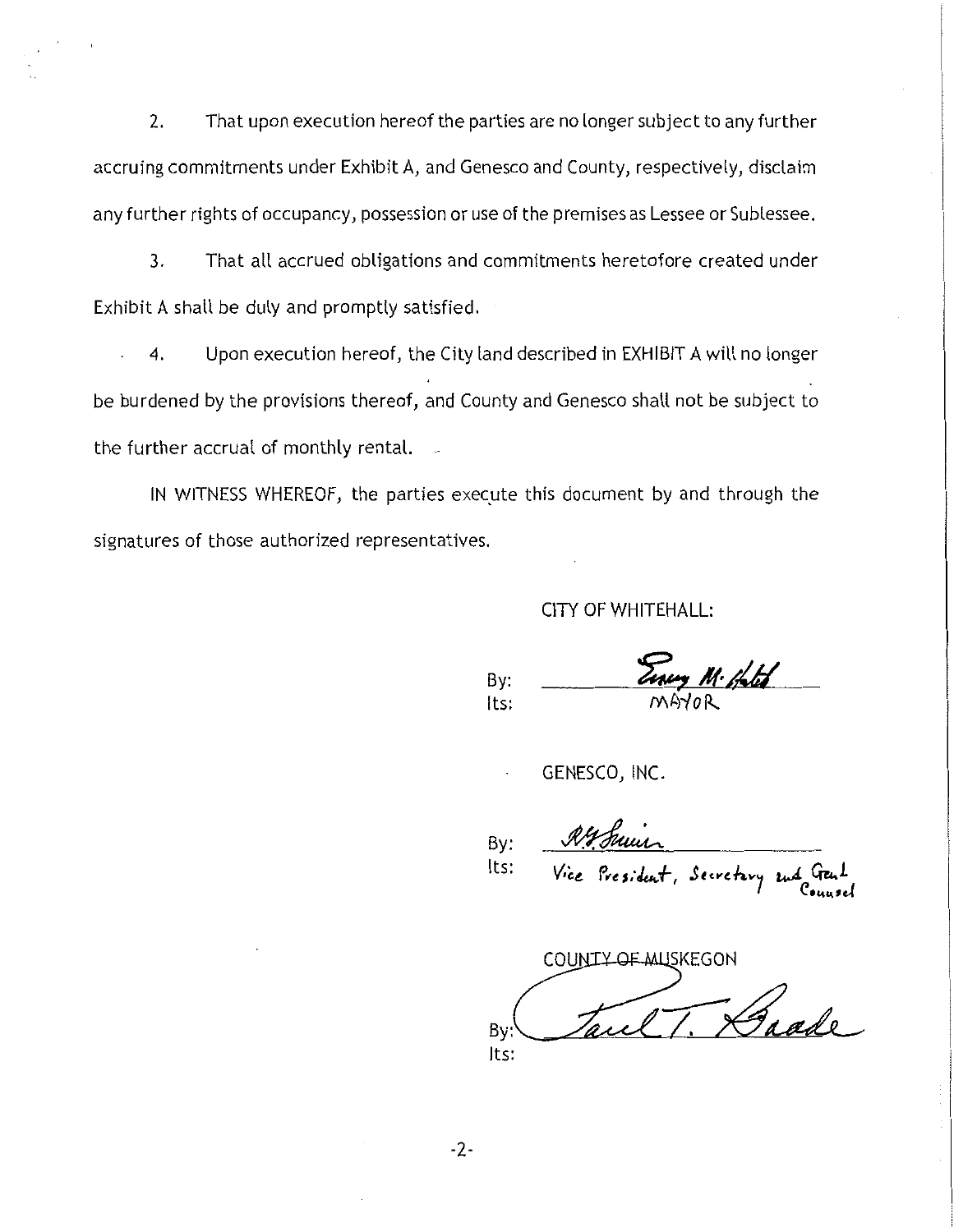## SEWAGE TREATMENT PLANT LEASE, SUBLEASE, OPERATION AND MAINTENANCE **AGREEMENT**

)

EXHIBIT A

i ! .

 $\frac{1}{2}$  ...

.! .,

'·' I,

> THIS AGREEMENT, made  $\partial c\overline{t}$   $\partial e\nu$   $\beta$ , 19  $?$  3, between THE CITY OF WHITEHALL, a municipal corporation (hereinafter referred to as "City"), GENESCO INC., having its principal place of business in Nashville, Tennessee, and THE COUNTY OF MuSKEGON (hereinafter referred to as "County").

WHEREAS, Genesco Inc., owns and operates Whitehall Leather Company (hereinafter referred to as "WHL"), a leather tannery situated in the City of Whitehall, County of Muskegon; State of Michigan, on the following described premises:

Lot 20 of Block 29 of the Village of Mears (now City of Whitehall); also that part of Government Lot Three (3) lying .West of the centerline of Lake Street or Lake Shore Road, so-called, and South of the South .line of.said Lot 20 of Block 29,together with all \_\_ riparian rights, docks and wharf installations, Section 28, Town 12 North, Range 17 West;

That part of Government Lot 4 lying West of the<br>centerline of Lake Street or Lake Shore Road, socalled, with all riparian rights, docks and wharf installations, Section 28, Town 12 North, Range 17 West;

That part of Government Lot 1, except the South 200 feet thereof, lying West of the centerline of Lake Street or Lake Shore Road, so-called, with all riparian rights, docks and wharf installations, Section. 33, Town 12 North, Range 17 West.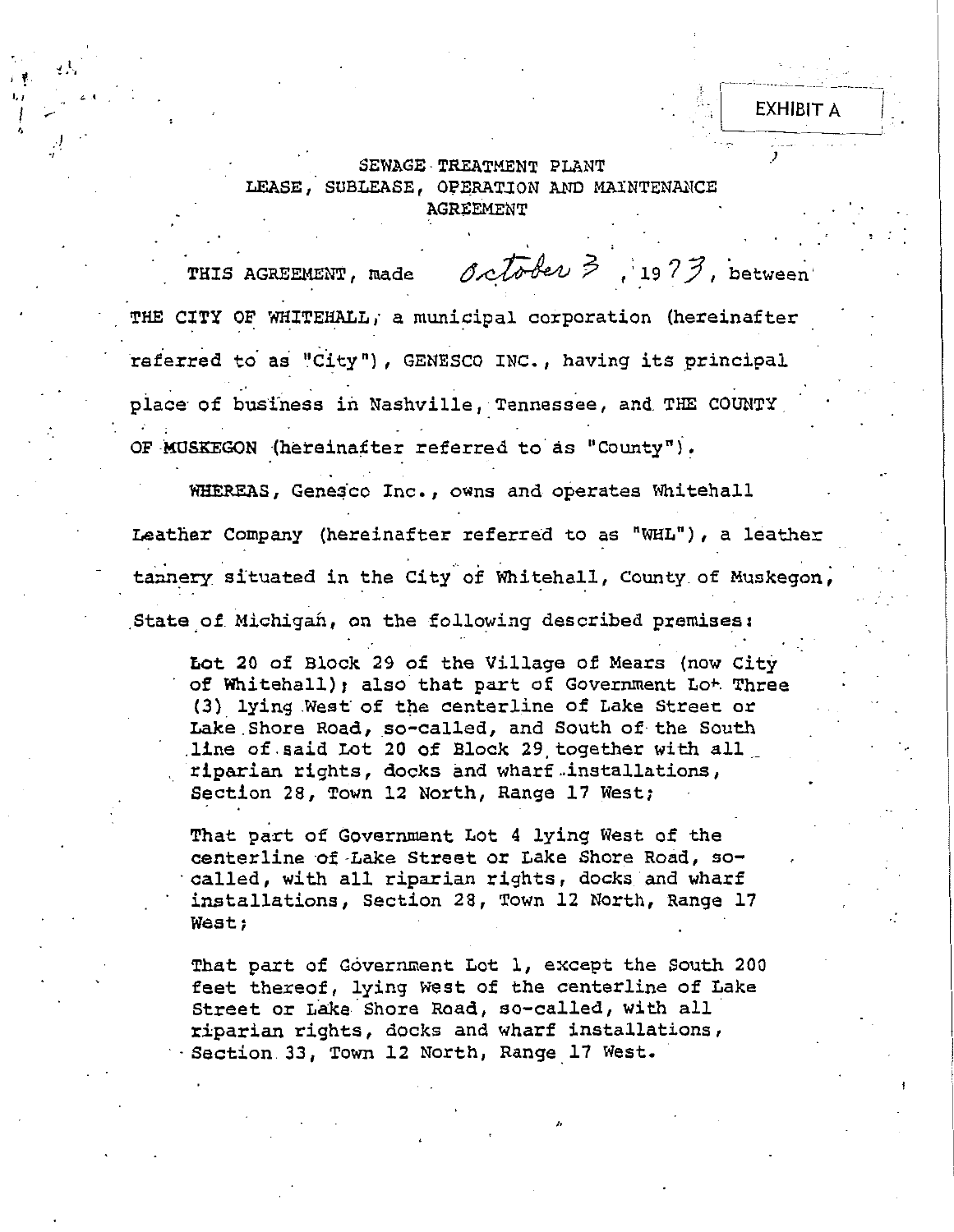WHEREAS, the City owns a sewage treatment plant (hereinafter referred to as "STP") situated in the City of Whitehall, County of Muskegon, State of Michigan, on the following described

. .

premises:

A triangular parcel of land containing 20 acres more or less, situated in the Northwest quarter of the Northwest quarter of Section 27, Town 12 North, Range 17 West, described as follows: Beginning at the Northwest corner of Section 27, thence Southerly along\_the West line of Section 27, 1320 feet more or less to the Northerly East and West 1/S"line, thence Easterly along said 1/8 line 1320 feet more or less to the Westerly North and South 1/8 line, thence Northwesterly 1866.76 feet more or less to the point of beginning.

WHEREAS, the County and various designated municipalities have entered into an Access Rights Agreement (hereinafter . referred to as "Access Rights Agreement") dated December 4, 1970, which provides for the financing of the costs of construction of the Muskegon County Wastewater Management . System (hereinafter referred to as the "System") and for a method of apportioning these costs among the parties to the Access Rights Agreement.

·WHEREAS, WHL desires to deliver·its industrial wastewater to the System; and

. WHEREAS, preliminary studies prepared by the engineers for the County indicate that the System can accommodate WHL industrial

·-2-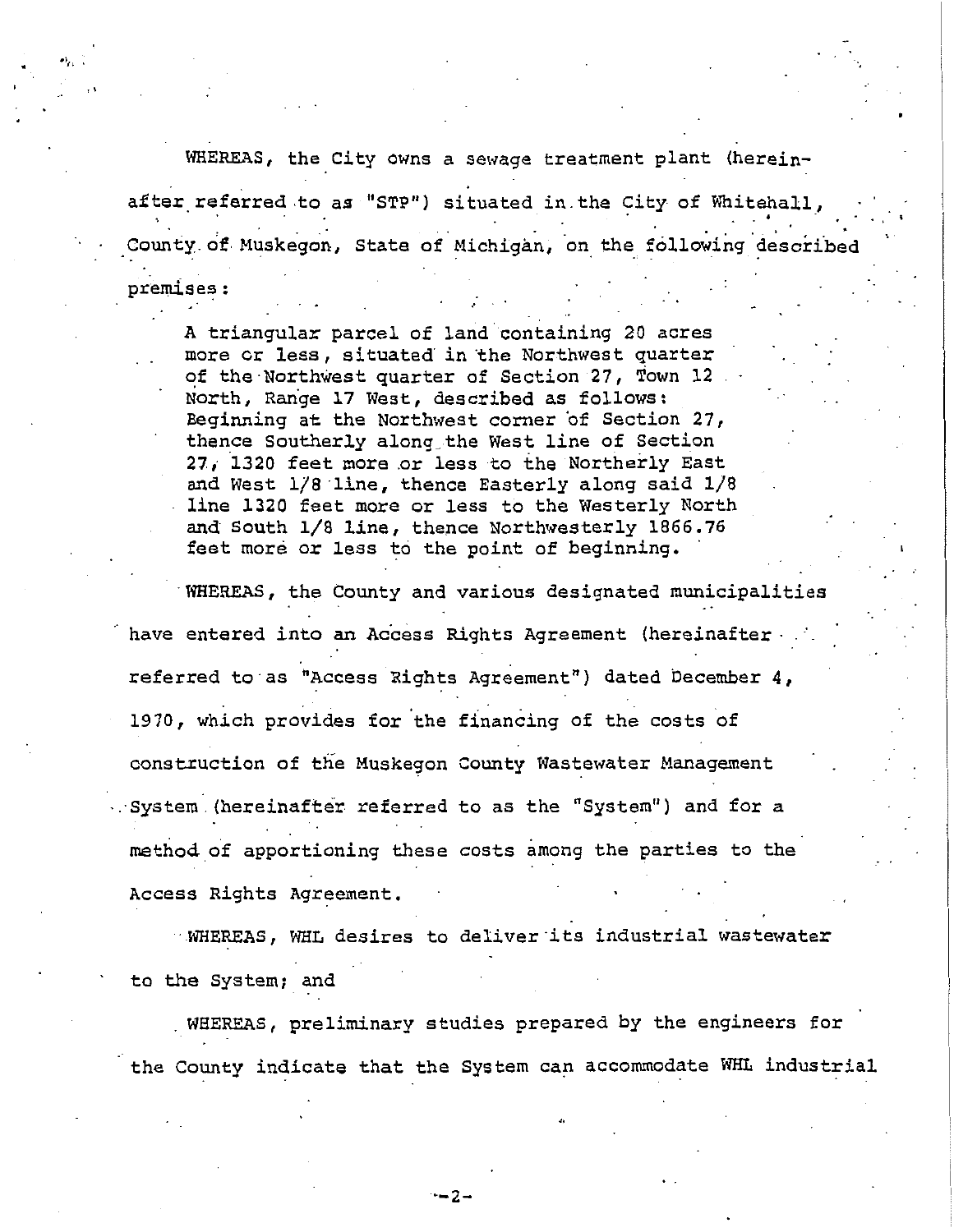wastewater only if such wastewater is first treated by chemical and other means so as to meet the acceptability standards set forth in Exhibit D to the Access Rights Agreement; and

WHEREAS, preliminary engineering studies also indicate that pretreatment is feasible, that it can best be accomplished at the STP, thereby necessitating the purchase and installation of certain machinery and equipment to accomplish this purpose; and

WHEREAS, the City desires to lease the STP to the County, and the County desires to sublease the STP to Genesco, Inc., and the County is willing to operate and maintain the  $STP$ , and

WHEREAS, the parties, in separate agreements, have provided for the purchase, installation and cost allocation of the machinery and equipment required to transmit WHL industrial wastewater to the STP and to treat such wastewater prior to its introduction into the System, for the allocation of operating and maintenance costs of the System, and for the right of access to the System by WHL;

IT IS AGREED:

Lease. Subject to the right of termination hereafter  $\mathbf{I}$ . set forth, City hereby leases the STP to the County for a term

-3-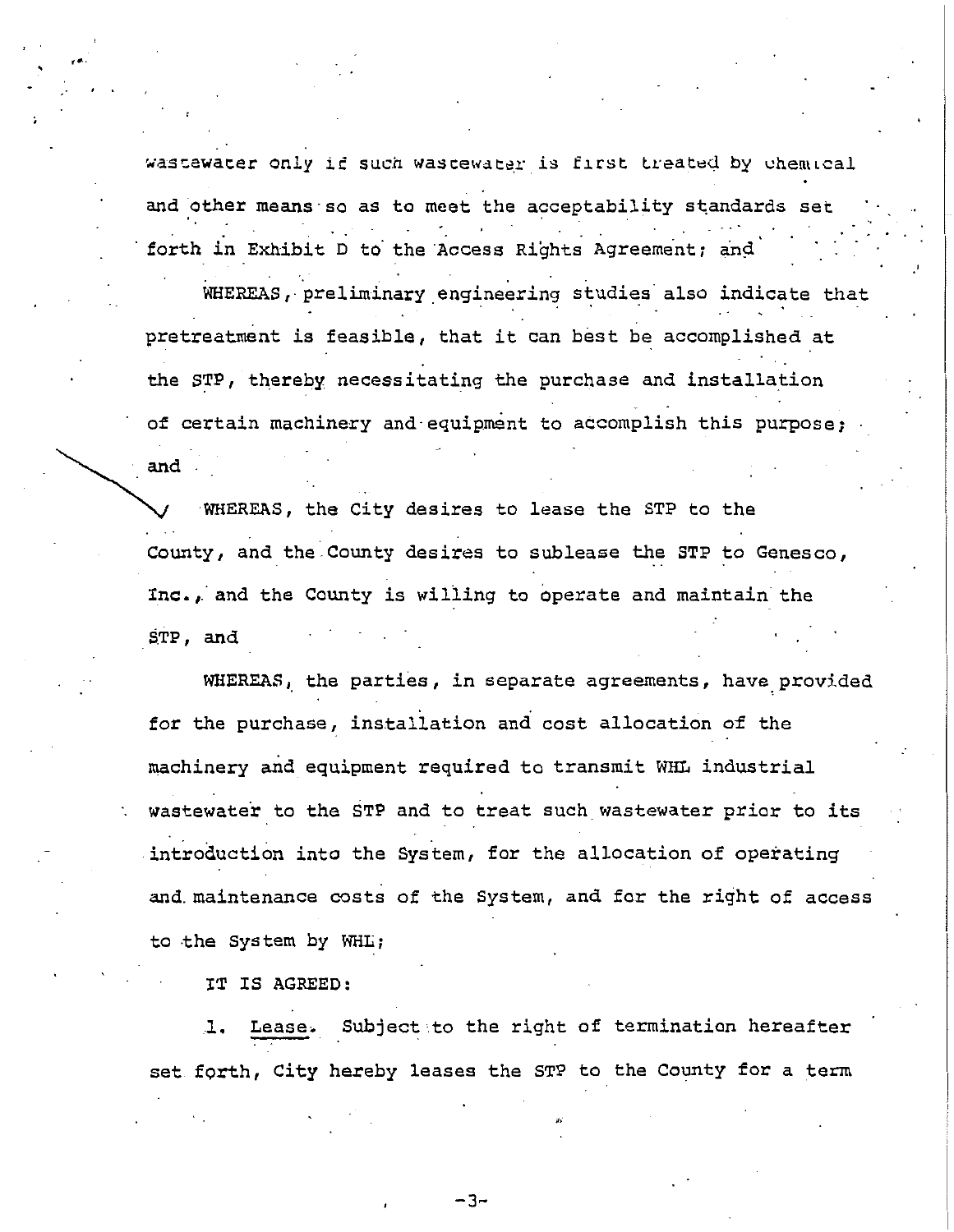of ten (10) years, commencing on the date WHL is discharging any of its industrial wastewater into the STP.

2. Sublease. Subject to the right of termination hereafte: set forth, the County hereby subleases the STP to WHL upon the same terms and conditions, including the payment of rental, contained herein with regard to the lease of the STP by the City to the County.

Rental. The annual rental, which the County hereby  $3.$ covenants and agrees to pay, shall be \$5,000.00, payable no less than annually as the parties may hereafter agree, commencing on the date described in paragraph 1, and each succeeding installment falling due on the corresponding date. of each succeeding month.

Renewal. At the end of the initial term of this lease the County shall have an option to renew the lease for an additional ten (10) years, on like terms and conditions as those applicable during the original term, and WHL shall have the same option to renew its sublease of the STP on like terms. and conditions. The County shall exercise its option to renew if WHL notifies the City and the County of its intention to renew their sublease with the County, said notice to be made in writing at least sixty (60) days prior to the end of the

-4-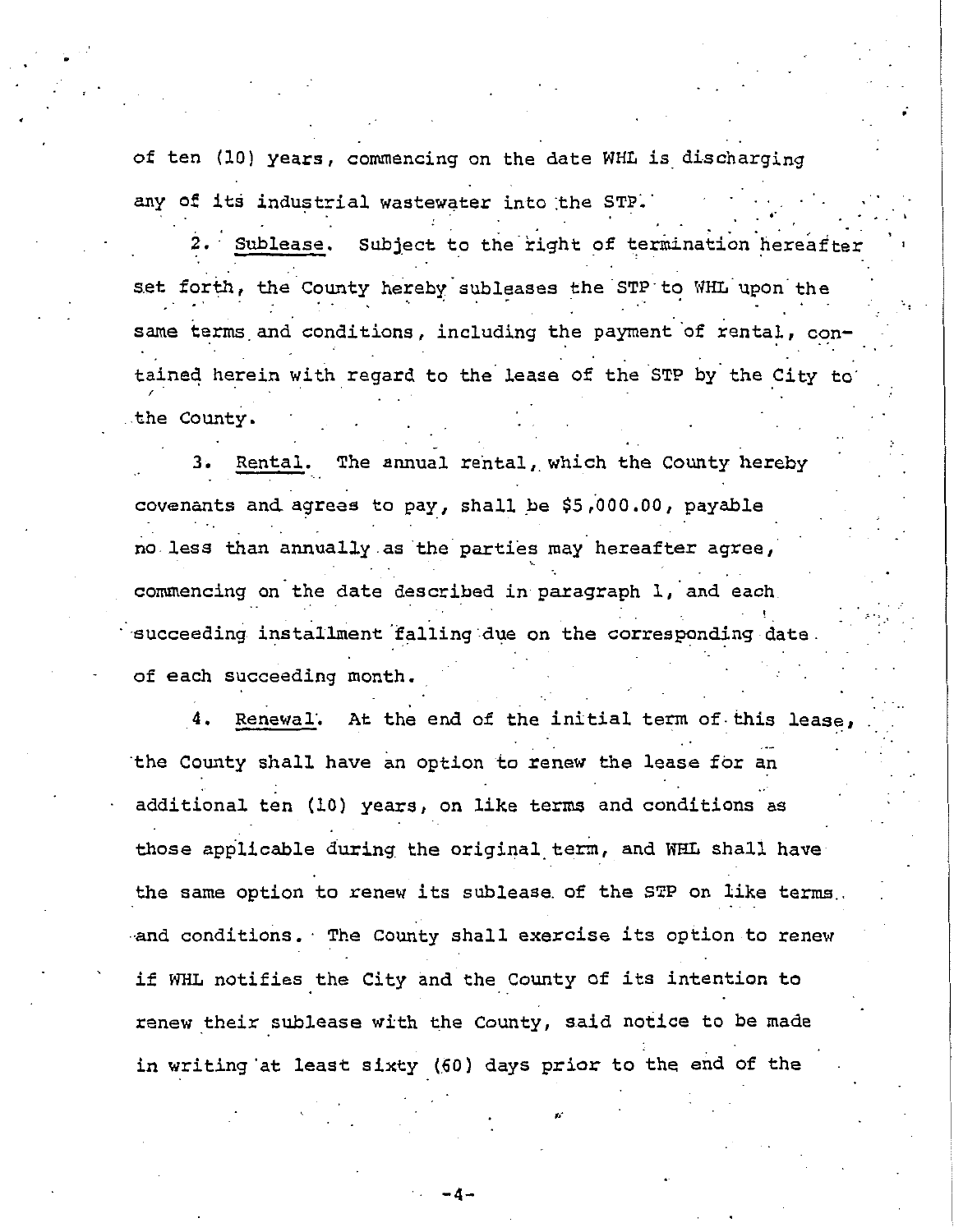term of this lease. The County and WHL shall have similar options, exercisable in the same manner, following each renewal term thereafter.

..

5. Termination. In the event WHL ceases operations at its Whitehall facility, this lease and sublease, and any and all obligations of the County or WHL herein, shall terminate upon sixty (60) days written notice to the City and to the County, unless·WHL elects to assign this lease and sublease to a purchaser of its Whitehall facility. In the latter event, the assignee shall be obligated to assume all obligations of WEL contained herein.

6. Repairs and Maintenance. The STP, the machinery and equipment located therein, and the facilities utilized  $f(\omega, \omega)$ to transmit the wastewater of WHL from its premises to the STP shall be maintained in good condition and repair by the County, who shall obtain public liability and property damage insurance sufficient to protect the City and WHL against loss, cost, expense, damage or liability resulting from property damage or personal injury (including death) which may be due to or arise out of any act or omission of the-County, or their agents, officers or employees in connection with the obligations assumed by them in this paragraph, and they will

 $-5-$ 

, ..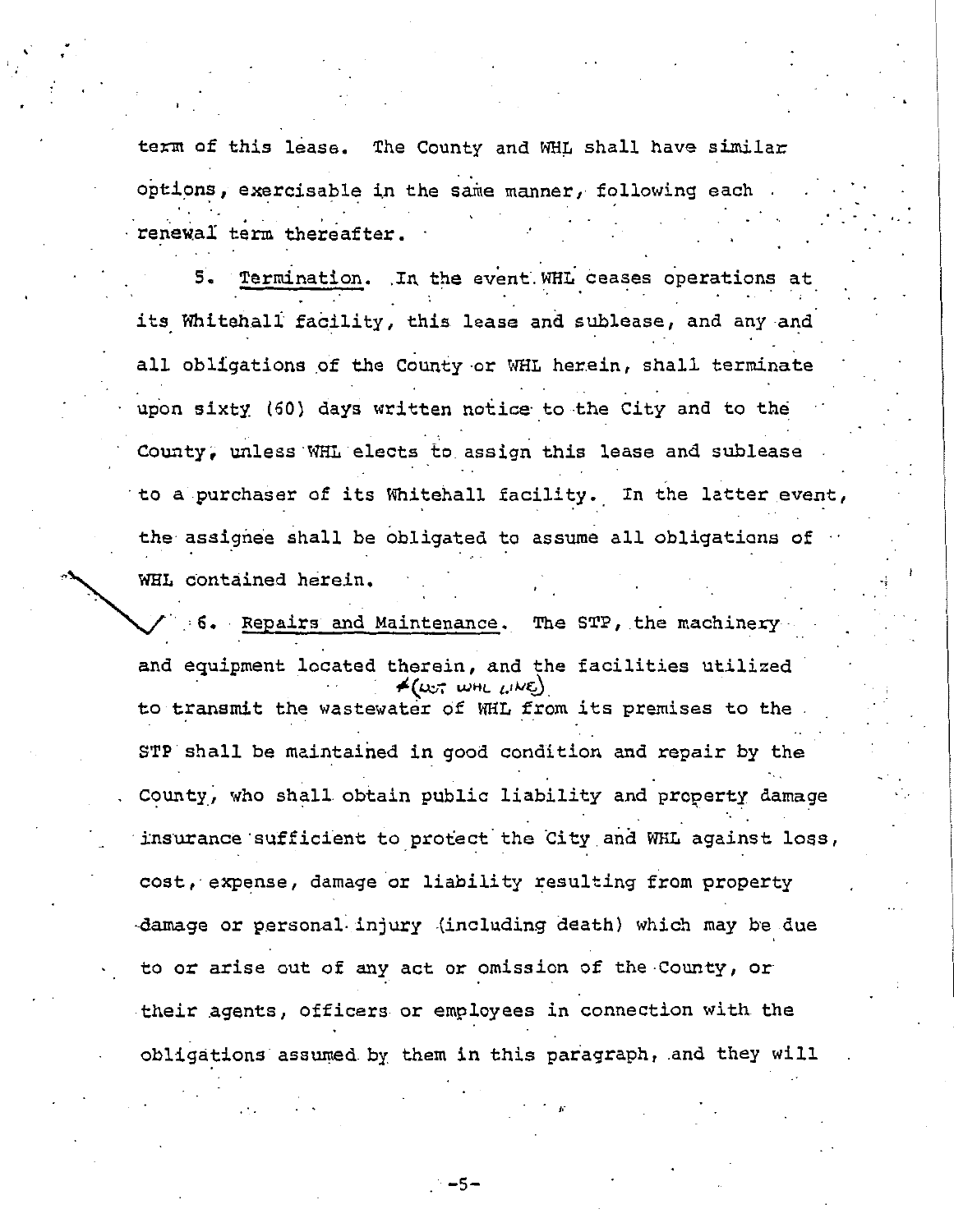otherwise indemnify and hold harmless the City and WHL for such loss, cost, expense, damage or liability. If any expense to be incurred by the County (excluding insurance premiums) in performing their obligations under this paragraph shall exceed \$1,000.00, the County shall notify WHL and the City, and the parties shall agree upon an equitable apportionment of such expense· before it may be incurred.

Operation of STP. The County shall assume responsibility for the operation and maintenance of such transmission facilities, machinery and equipment following their installation. The costs of such operation and maintenance shall be shared by the County and WHL as described hereafter.

8. Transmission of Wastewater. The County agrees to transmit the entire flow of wastewater from WHL which is received at Access Point M (more particularly described in the Map to Accompany Exhibit "A" Sheet 1 of the aforementioned Access Rights Agreement, which Map is incorporated herein by reference.to the STP). The County further agrees to transmit to the STP a sufficient portion of the wastewater being received by them from the City and/or the Townships of Whitehall and/or Montague so as to operate the STP at its optimum efficiency at all times.

Operating and Maintenance Costs.

;.6-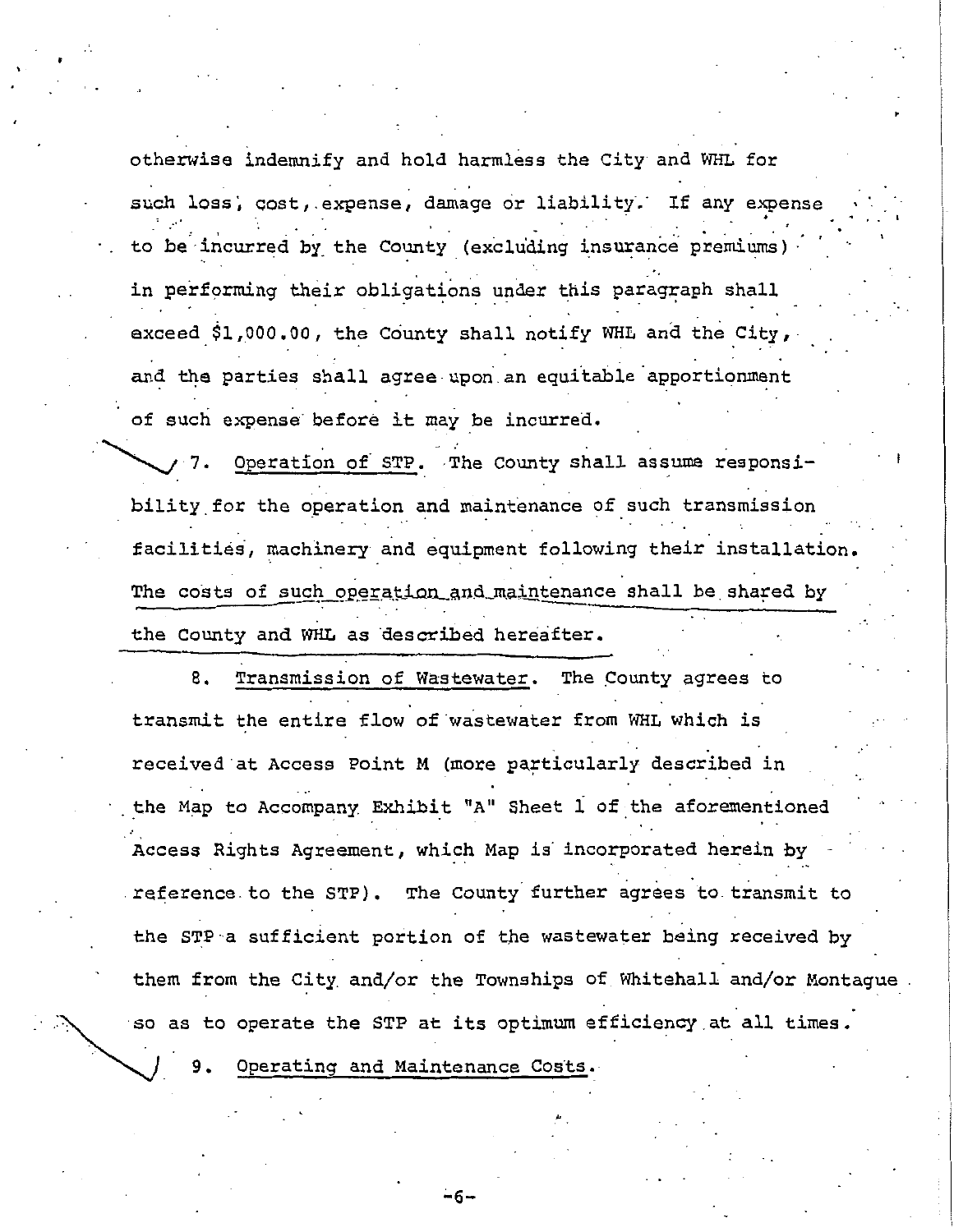The operating and maintenance costs of the STP to be allocated between Genesco and the County pursuant to paragraph 10, below, shall consist of the following:

• 0 *:* 

(a) Labor costs, including fringe benefits.

(b) Utilities.

I

(c) Chemical·additives.

(d) Insurance premiums.

(e)· Maintenance.of machinery and equipment.

- (f) Replacement of machinery and equipment, when necessary.
- (g) Administrative expenses.
- $\cdot$  (h) Any additional costs incurred which are agreed·by.the parties hereto to be necessary to the operation of the System.

10. ·Operating and Maintenance Cost Allocation. The operating and maintenance costs shall be allocated between the County and WHL in the following manner.

. (a·)"- For the· first operating calendar year, WHL shall pay 84.l%.of such costs, and the County shall pay 15.9%. Such allocation is based upon the anticipated proportions, by weight,.of the total solids transmitted to the STP from .WHL and those transmitted to the STP by the City and/or the City of Montague and/or the Township of Whitehall and/or any individual

-7-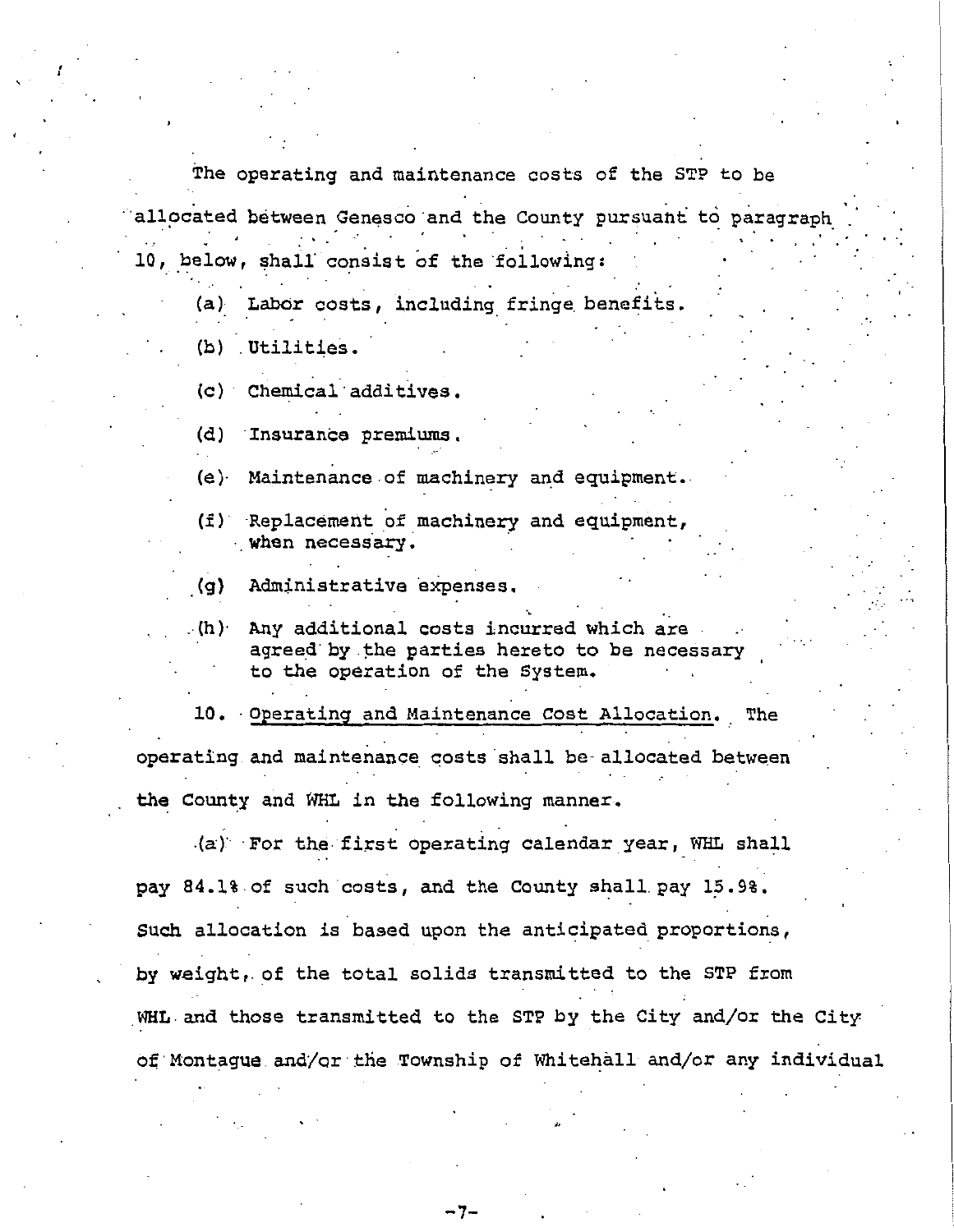or industrial users within the Whitehall-Montague Service Area;.· ·. . . ' •.

(b) During the first operating calendar year, and during each year thereafter, the County shall monitor the volume of wastewater and the composition of sludge collected at the STP from WHL, and from all other users, as described in paragraph IO(a) above, utilizing such monitoring devices as are reasonably available and at intervals as frequent as is practicable to achieve an accurate allocation of operating and maintenance costs between WHL and the County. Operating and maintenance costs shall be allocated according to the respective proportions, by weight, of the total solids transmitted by WHL to Access Point M, and those transmitted by the other users described in . . paragraph 10(a) above. Such computation shall be made in the same manner as is described on Exhibit A, attached hereto.

(c). At the end of the first operating. calendar year, the computation described in subparagraph" (b) shall be made, and, to the extent the actual volumes of flow or the actual percentages of solids contained in the sludge vary from the estimated volumes of flow or percentages of solids contained in the sludge, and the operating and maintenance costs assessed to the participant do not coincide with the costs which would

"

-S-'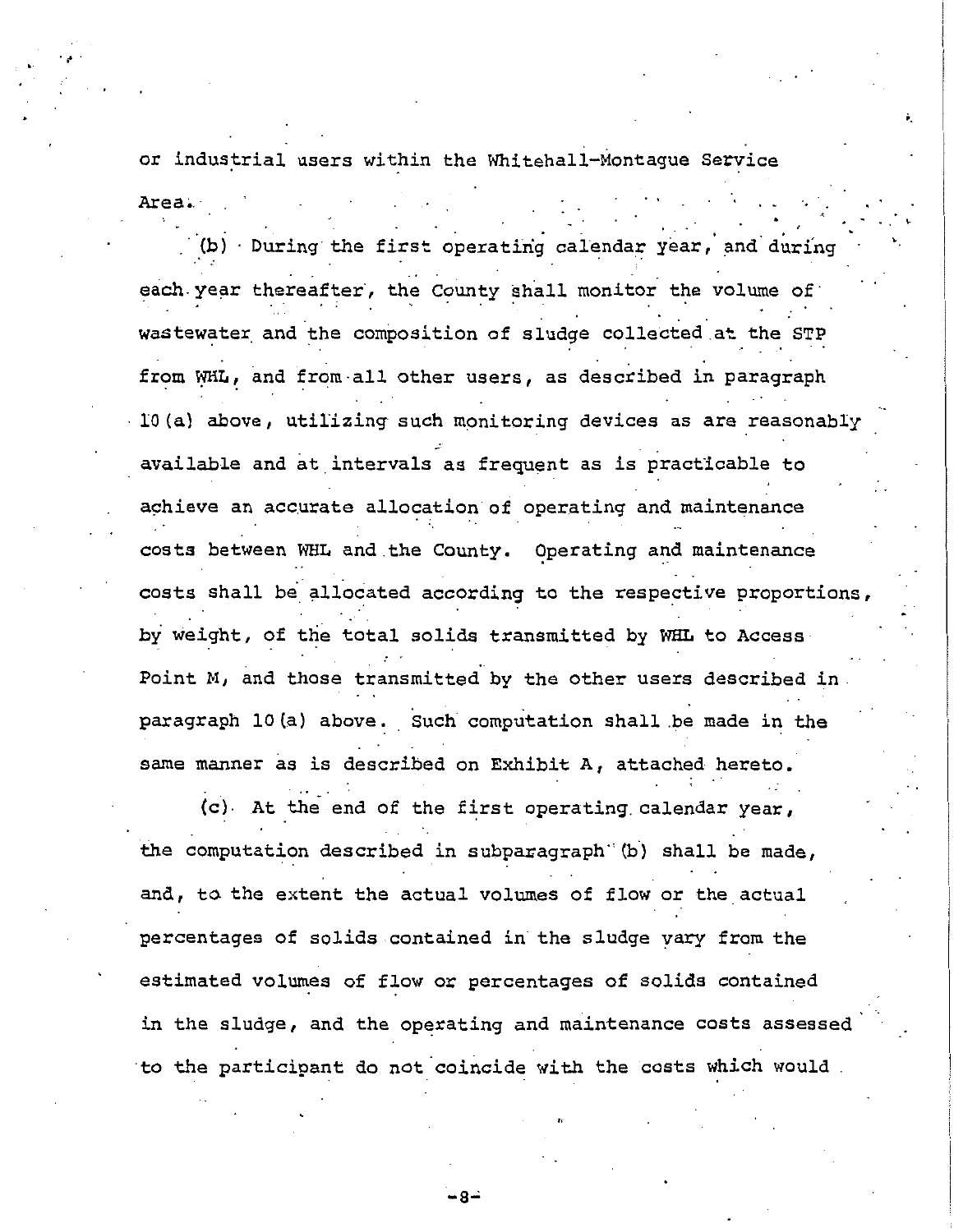have been assessed if the actual volumes of flow or percentages of solids contained in the sludge had been utilized in the computation, adjustments shall be made by increasing or reducing the monthly charges assessed to the participants during the ensuing calendar year, accordingly.

.

;

(

 $\mathbf{I}$ 

I *i* 

\

 $\begin{array}{c}\n\hline\n\end{array}$ 

• .

the County will bill WHL for its portion of the operating (d). On or·before the 15th day of each calendar month, and maintenance costs incurred by the County during the. preceding calendar month, and WHL shall pay the same prior to. the first day of the ensuing month. In addition to the above. payment, WHL shall pay to the County the amount expended by the County for biological treatment and land irrigation costs related to the treatment' of WHL wastewater at the Whitehall-Montague Irrigation Site.

*i*  I

'

· (e) By written notice to the County within thirty (30)  $\sqrt{ }$  days following the end of any operating calendar year, WHL may request a review of any billings received during said year. The County agrees to make its books and records pertaining to this System available to WHL immediately following such a request. If the County and WHL cannot resolve their differences, the County and WHL shall jointly engage an independent firm of certified public accountants or other  $\bigg/$ 

.:.g-

 $\sum_{i=1}^n\alpha_i\cdot\alpha_i=0$  . The contract of the contract of the contract of the contract of the contract of the contract of the contract of the contract of the contract of the contract of the contract of the contract of the c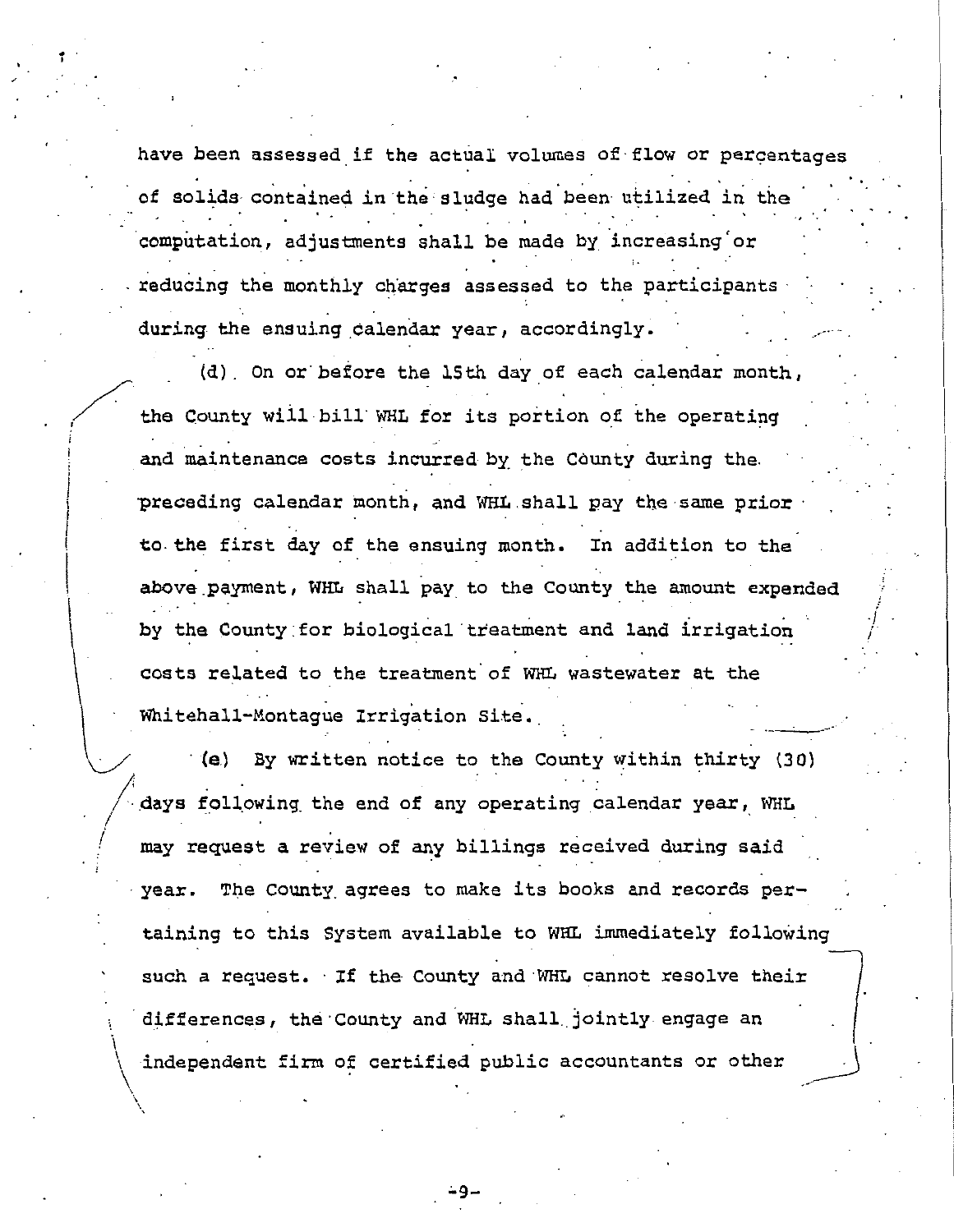mutually acceptable expert to conduct an audit of such books and records. The cost of such study shall be paid by the .<br>County and WHL in equal proportions.

..

*:i* 

 $\left(\begin{array}{c} 1 \ 1 \end{array}\right)$ 

(l) If the County and WHL cannot agree upon any such firm or expert, the Presiding Judge of the Circuit Court in<br>
the County of Muskegon who is available and willing to act shall make such selection. the County of Muskegon who is available and willing to act

(2) . Such firm or expert shall make its report within ninety (90) days following the selection. Upon receipt thereof, and based upon the data contained therein, the County shall make the indicated adjustments, if any, and all parties agree to be bound by the results of such report.

(f) In the event another Service Agreement Industry· (as defined in the Access Rights Agreement) discharges wastewater which is transmitted to the STP for pretreatment said Industry shall be charged with a share of the operating and maintenance costs incurred by the County in operating and maintaining the STP, computed in the same manner as described in subparagraphs (b) and (c) above, provided, the County shall monitor the volume of flow and composition of sludge of any such Service Agreement Industry during each operating calendar year. In the event any such Service Agreement Industry

. -10-

,,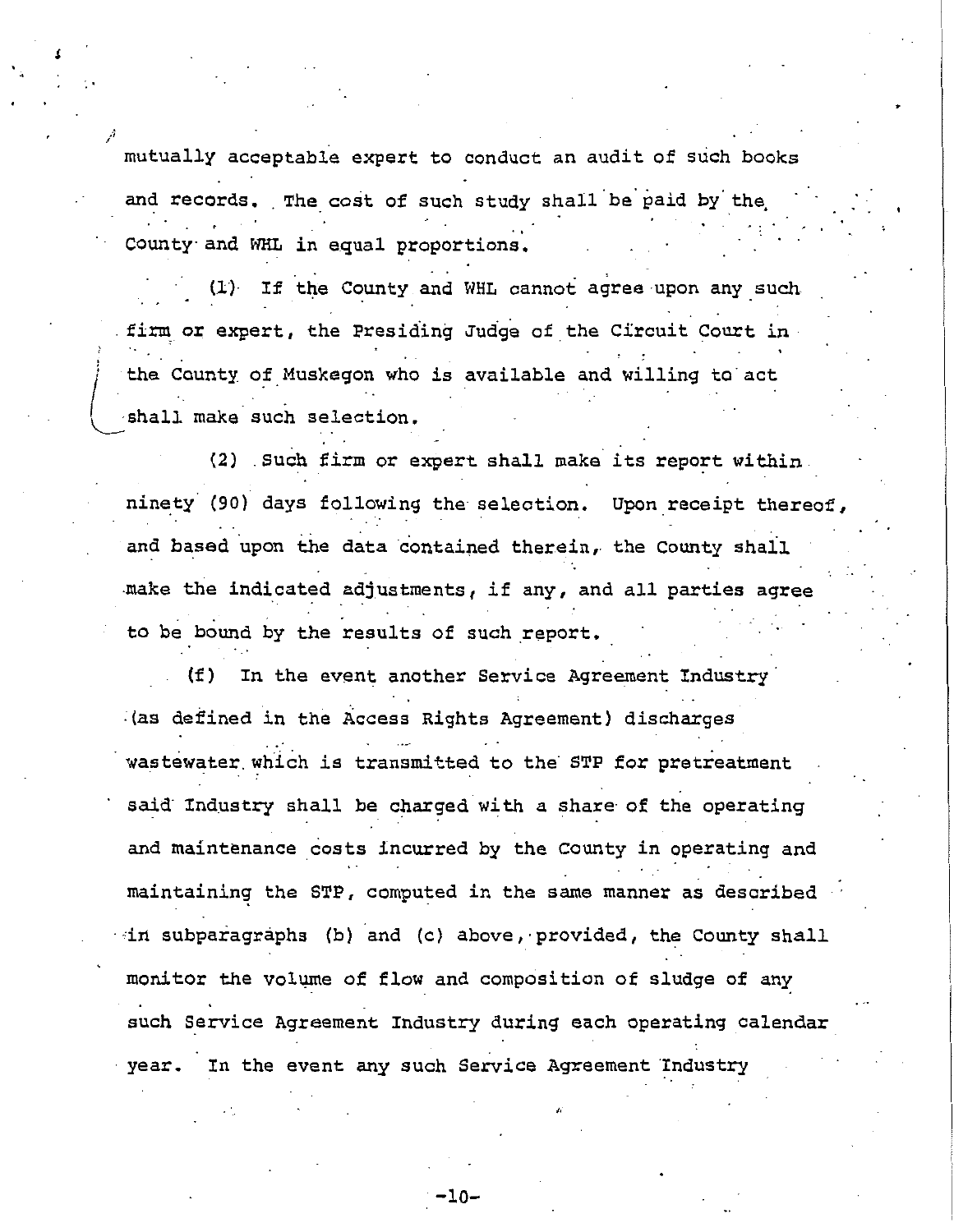discharges no solids into the STP, the County and WHL *shall*  agree upon an equitable allocation of operating and maintenance costs before the wastewater of such Service Agreement Industry is pretreated at the STP.

 $\frac{1}{2}$  .

,.

. .

11. Method of Operation. The County shall operate and maintain the STP at· its optimum efficiency in accordance with sound engineering practices, in a manner so as to minimize the operating and maintenance costs, and any surcharges required under the Access Rights Agreement, which must be paid by WHL.

(a) .The County shall, at the request· of WHL and no less than annually, provide WHL with a written report of the methods being utilized by them to accomplish the foregoing purpose.

(b) In the event changes are made in the industrial processes of WHL, and such changes require additional·engineering costs to adapt the then current system to the new mode of industrial operation, WHL agrees to pay such costs, provided the expert employed by the County is acceptable to WHL.

(c) · WHL shall be afforded access to· the STP during reasonable hours, and to such records of its operation as may be reasonably necessary to evaluate said operation. In the event WHL requests changes in the method of operating the STP, the County and WHL shall meet within sixty (60) days

,,

-11-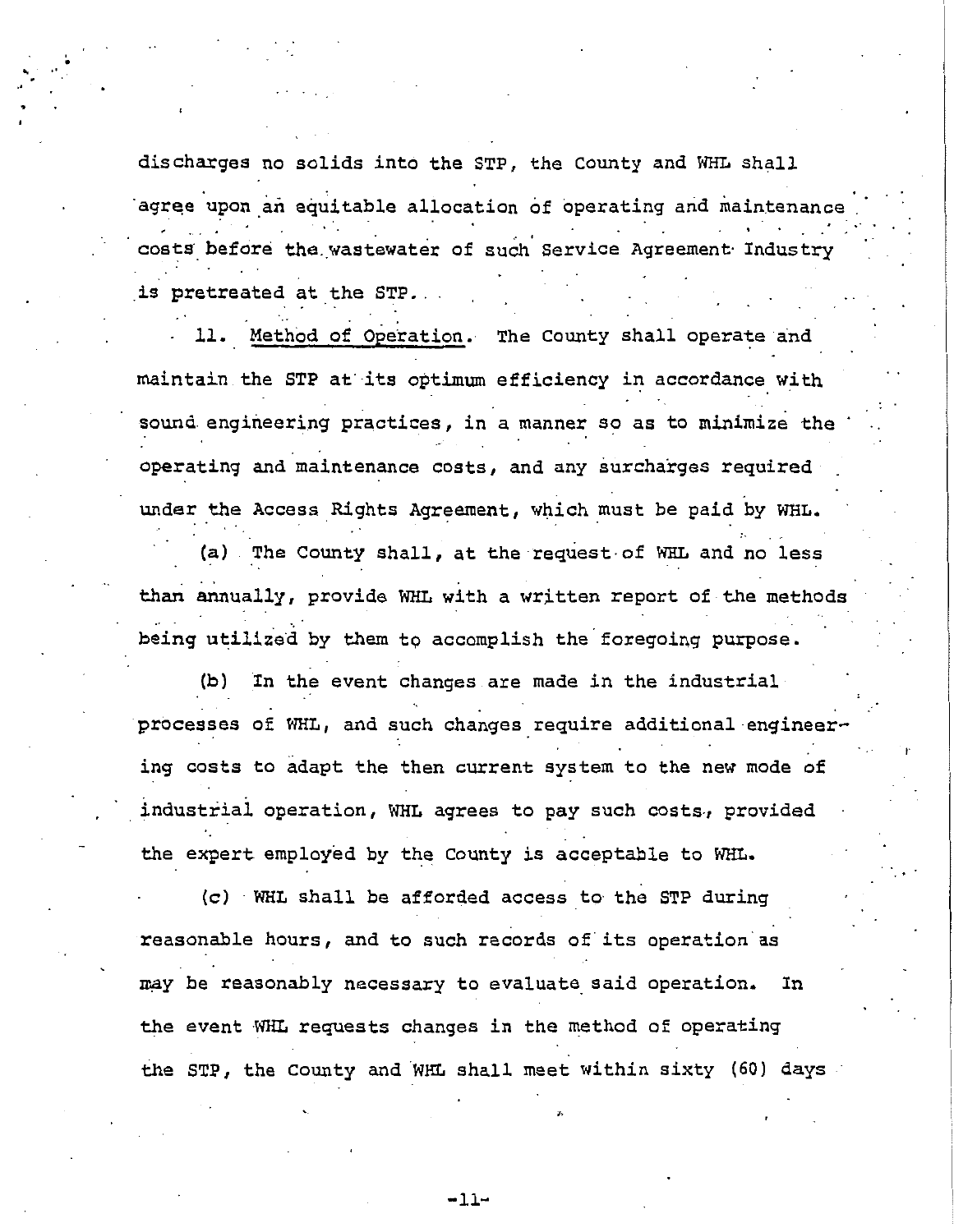to ascertain whether an agreement can be reached with regard to such request. If not, the County and WHL shall jointly engage a mutually acceptable qualified consultant to review such request, the cost thereof to be borne equally by both parties. If the parties cannot agree upon such an expert, the Presiding Judge of the Circuit Court in the County of Muskegon who is available and willing to act shall make such selection. Such expert, following consultation with WHL and the county, shall render a decision, in writing, within. sixty (60) days following his selection. If the request is granted, it shall go into effect on the first day of the first calendar . ·-. month following said decision unless said expert indicates that it is not practicable for such revisions to take effect until a later indicated date.

 $\setminus$ 

J

t, . -··

12. This agreement shall be binding and inure to the. benefit of the parties hereto, and their respective successors  $\cdot$  and/or assignees.

13. This Agreement may be amended by written agreement of the parties hereto.

14. It is agreed by the parties hereto that WHL is a division of Genesco Inc., and that all references in this

-12-

,,